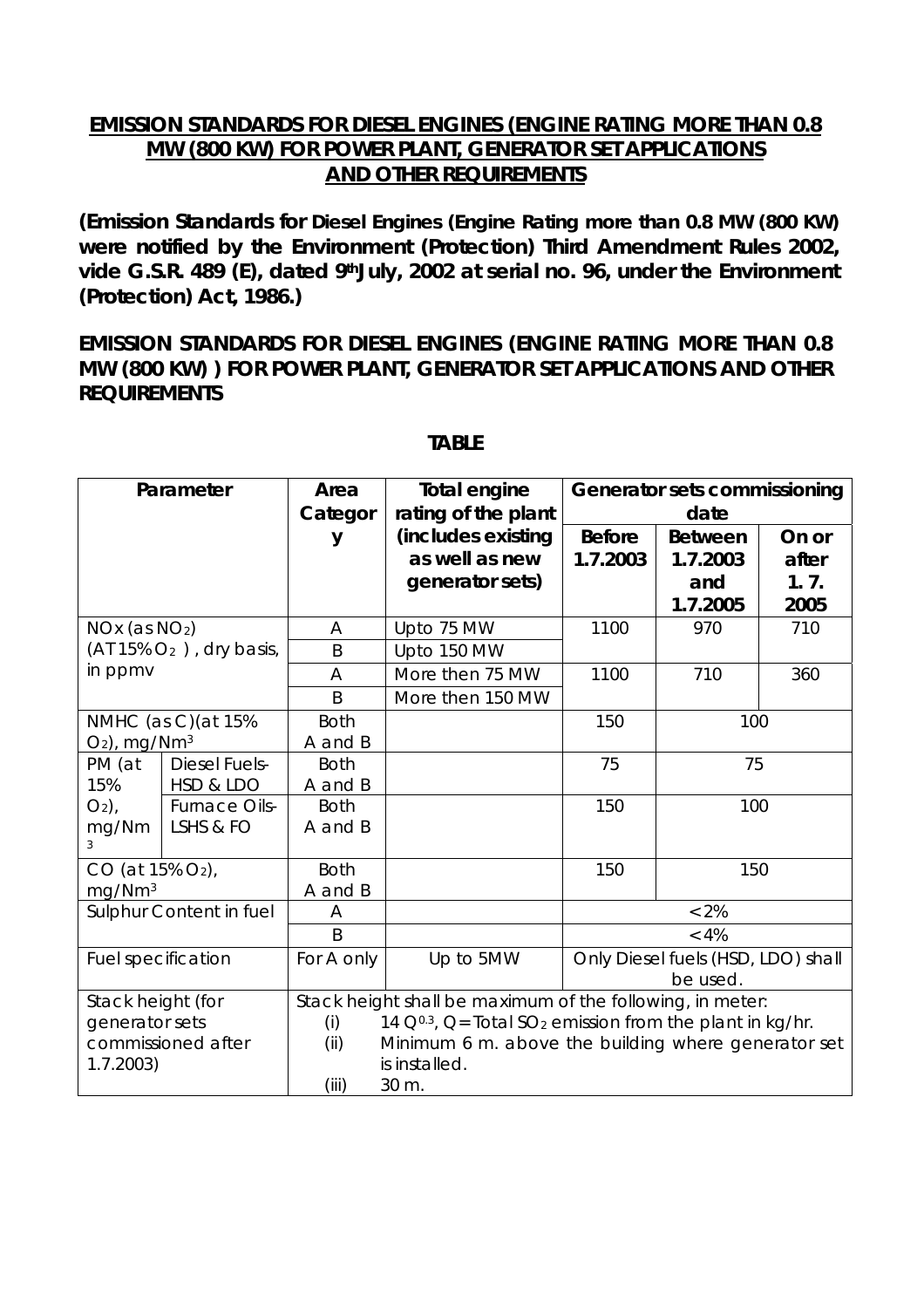Note:

1. Acronyms used :

| <b>MW</b>       |                      | Mega $(106)$ Watt                              | FO          |  | : Furnace Oil                               |
|-----------------|----------------------|------------------------------------------------|-------------|--|---------------------------------------------|
| NO <sub>x</sub> | $\ddot{\phantom{1}}$ | <b>Oxides of Nitrogen</b>                      | <b>HSD</b>  |  | : High Speed Diesel                         |
| NO <sub>2</sub> | $\therefore$         | Nitrogen Dioxide                               | <b>LDO</b>  |  | : Light Diesel Oil                          |
| O <sub>2</sub>  | ÷                    | Oxygen                                         | <b>LSHS</b> |  | : Low Sulphur Heavy Stock                   |
| <b>NMHC</b>     |                      | Non-Methane Hydrocarbon                        | kPa         |  | : Kilo Pascal                               |
| $\mathsf{C}$    | ÷                    | Carbon                                         | mm          |  | $\therefore$ Milli (10 $-3$ ) metre         |
| <b>PM</b>       | ÷                    | <b>Particulate Matter</b>                      |             |  | kg/hr : Kilo $(103)$ gram per hour          |
| <b>CO</b>       | ÷                    | Carbon Monoxide                                |             |  | mg/Nm <sup>3</sup> : milli (10 -3) gram per |
| SO <sub>2</sub> | ÷                    | <b>Sulphur Dioxide</b>                         |             |  | Normal meter cubic                          |
| ppmv            | ÷                    | parts per million (10 <sup>6</sup> ) by volume |             |  |                                             |

- 2. Area categories A and B are defined as follows:
- Category A: Areas within the municipal limits of towns/cities having population more than 10 lakhs and also upto 5 km beyond the municipal limits of such towns/cities.
- Category B: Areas not covered by category A.
- 3. The standards shall be regulated by the State Pollution Control Boards or Pollution Control Committees, as the case may be.
- 4. Individual units with engine ratings less than or equal to 800 KW are not covered by this notification.
- 5. Only following liquid fuels viz. High Speed Diesel, Light Diesel Oil, Low Sulphur Heavy Stock and Furnace Oil or liquid fuels with equivalent specifications shall be used in these power plants and generator sets.
- 6. For expansion project, stack height of new generator sets shall be as per total Sulphur Dioxide emission (including existing as well as additional load).
- 7. For multi engine plants, flues shall be grouped in cluster to get better plume rise and dispersion. Provision for any future expansion should be made in planning stage itself.
- 8. Particulate matter, Non- Methane Hydrocarbon and Carbon Monoxide results are to be normalized to 25° C, 1.01 kilo Pascal (760 mm of mercury) pressure and zero percent moisture (dry basis).
- 9. Measurement shall be performed at steady load conditions of more than 85% of the rated load.